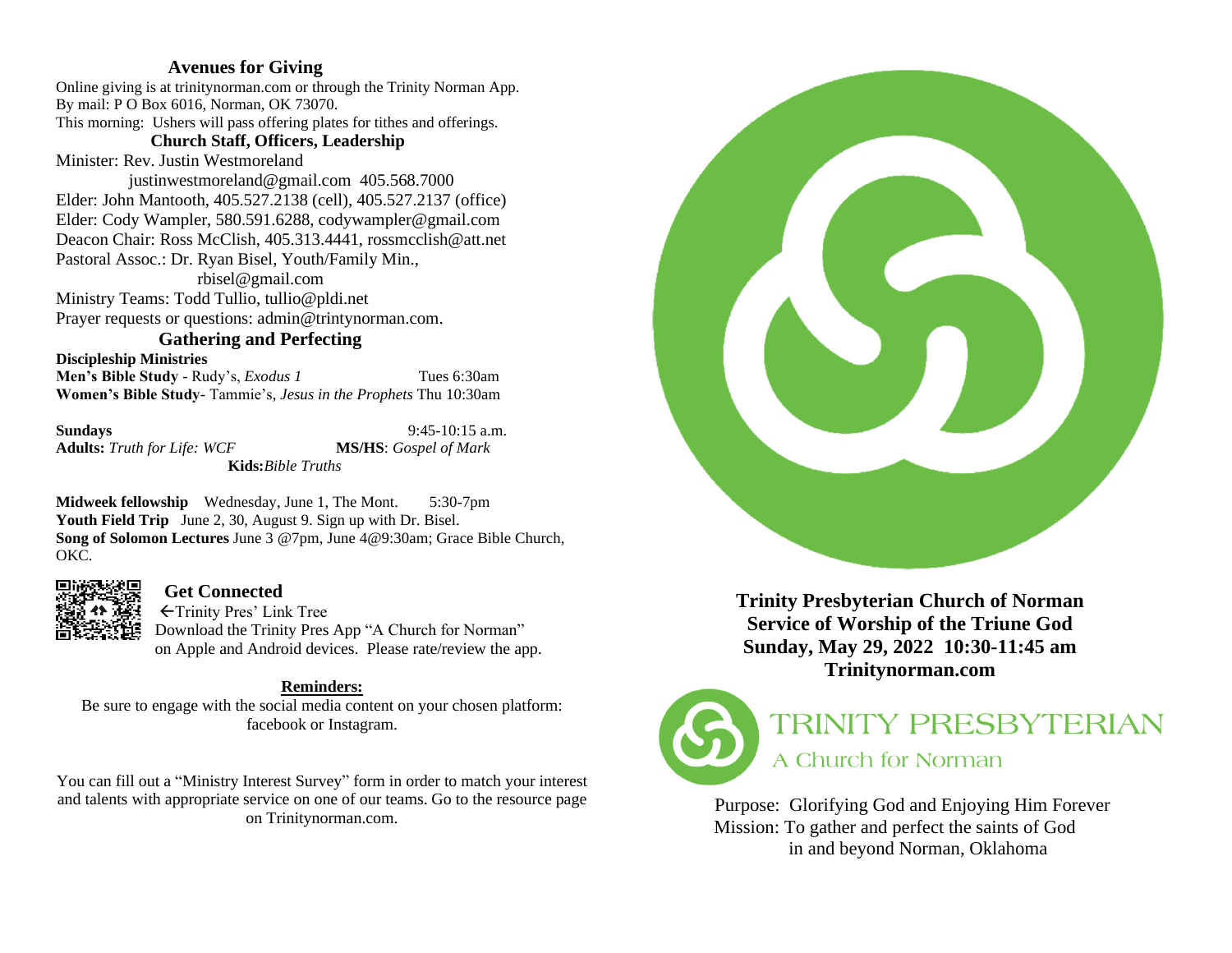#### Pre-Service Meditation

"The Spirit prays in you, because Christ prays for you. He is an intercessor on earth, because Christ is an intercessor in heaven. As he did take off Christ's words, and used the same that he before had uttered, when he spoke in and to the disciples the words of life, so he takes off of Christ's prayers also when he prays in us; he takes but the words as it were out of Christ's mouth, or heart rather, and directs our hearts to offer them up to God. He also follows us to the sacrament, and in that glass shows us Christ's face smiling on us, and through his face, his heart; and thus helping of us to a sight of him, we go away rejoicing that we saw our Saviour that day." --Thomas Goodwin, *The Heart of Christ*.

"Why is it necessary for us, if we are going to share the gospel with others, to love our enemies? Because the gospel's central message is about God loving his enemies—which once included us. Paul writes, "while we were enemies we were reconciled to God by the death of his Son" (Romans 5:10). How can we profess that we have been transformed by a God who loved us even when we were his enemies, if we don't love our enemies? The only way the world will believe in such a God is if they see those of us who call him Lord loving our enemies." --John Leonard, *Get Real*.

"Every theological error results from, or upon deeper reflection is traceable to, a departure in the doctrine of the Trinity." --Herman Bavinck, *Reformed Dogmatics*.

"It was from eternity that he laid in his own bosom a design for our happiness." --John Owen, *On Communion with the Triune God*

"You love Him not because you know Him not." --John Owen, *On Communion with the Triune God*

""The most passionate evangelists have been those who have been thoroughly convinced of the absoluteness of the sovereignty of God in salvation. And the Apostle Paul is chief among them."

—Sinclair Ferguson

"Revelation interprets redemption and the focus of biblical theology is revelation as redemptive-historical."

--Richard Gaffin, *In the Fullness of Time*

# **Responding to God's Word Preached** The Sacrament of the Lord's Supper 1 Corinthians 11 **Communion Hymn "Rock of Ages" #500 Closing Words and Announcements Hymn of Commitment** "Amazing Grace" #460

# **Benediction Numbers 6:24-26**

 *24 The LORD bless you and keep you; the LORD make his face to shine upon you and be gracious to you; the LORD lift up his countenance upon you and give you peace.* **People:****Thanks be to God.**

| Doxology | #731 |
|----------|------|
|          |      |

**\_\_\_\_\_\_\_\_\_\_\_\_\_\_\_\_\_\_\_\_\_\_\_\_\_\_\_\_\_\_\_\_\_\_\_\_\_\_\_\_\_\_\_\_\_\_\_\_\_\_\_\_\_\_\_\_\_\_\_\_\_\_\_\_\_\_\_\_**

**Review Questions:** Use these questions personally or in a group to engage further with God's message in the sermon:

- 1. We live in a culture that put a high emphasis on feeling as normative and/or authoritative? Some people give speakers more credit according to their zeal or sincerity rather than the truth articulated by a speaker. Scripture does not nullify the importance of feeling/emotion (Paul reveals his deep feelings in this chapter). How does Paul's critique of people with zeal without knowledge instruct us as we navigate these waters?
- 2. Christ is the end of the law (v4). In what ways do we fall back into law-keeping as a means of relating to God? How can we keep this from happening? What is "missional moralism?"
- 3. Consider the simplicity of the Christian faith expressed in this section of Romans (v8-11). How does this encourage your worship and evangelism?
- 4. What were some of the examples and illustrations of unnecessary hurdles mentioned in the sermon that we place before the gospel? What are some others that you can identify?
- 5. What is the one key word that describes what a believer receives when he or she believes in the gospel?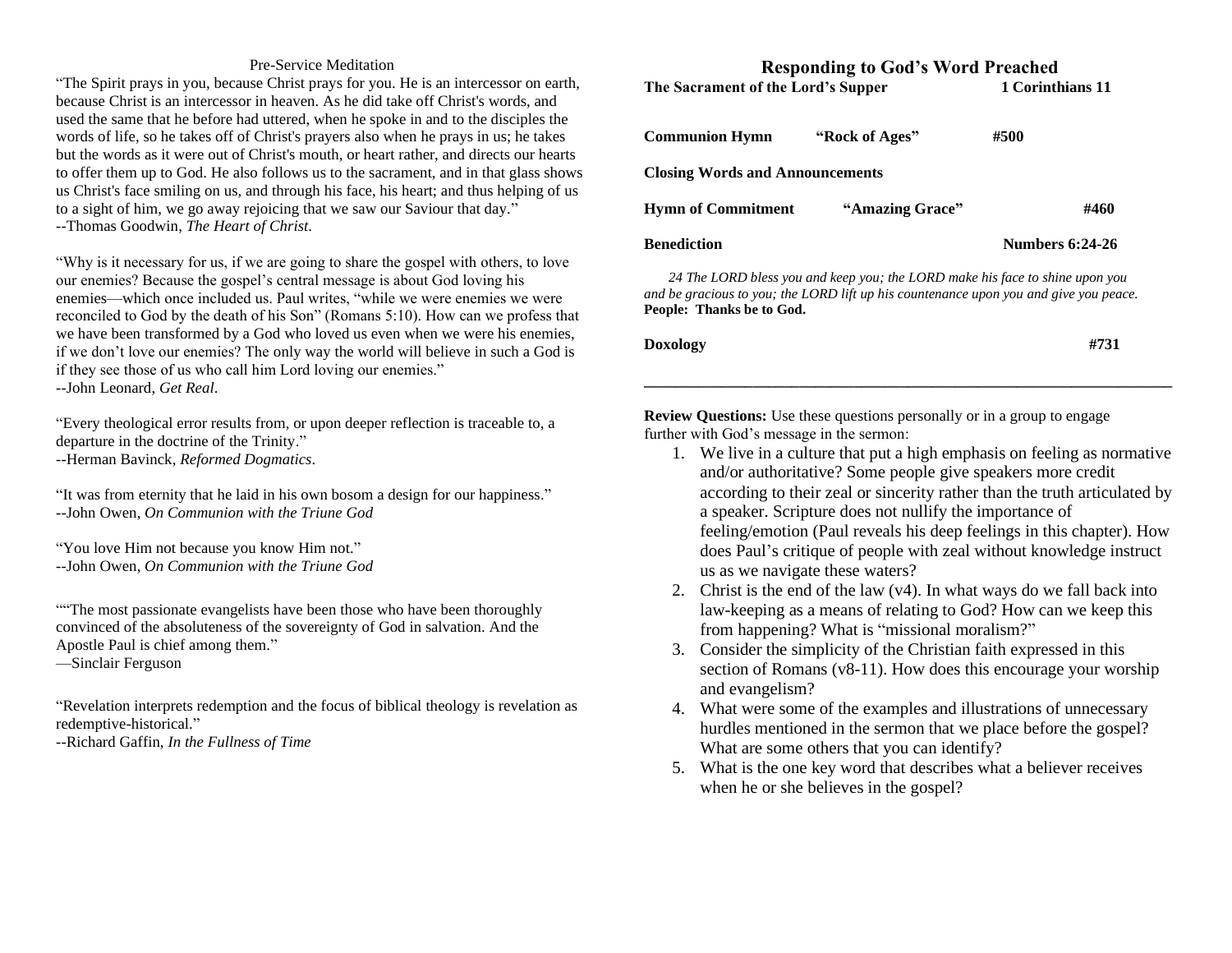#### **Sermon Notes Welcome and Statement of Purpose**

Silent prayer of preparation. You might utilize prayers and quotes from page two.

### **We Come to Worship at His Bidding**

"O send out thy light and thy truth, that they may lead me, and bring me unto thy holy hill, and to thy dwelling." -Psalm 43:3

**Call to Worship Psalm 47:1-2, 5-6** 

Minister: Clap your hands, all peoples! Shout to God with loud songs of joy! **People: For the LORD, the Most High, is to be feared, a great King over all the earth.** Minister: God has gone up with a shout, the LORD with the sound of a trumpet. **People: Sing praises to God, sing praises! Sing praises to our King, sing praises!**

**Prayer of Adoration, Invocation, and the Lord's Prayer Our Father, who art in heaven, hallowed be Thy name; Thy kingdom come; Thy will be done, on earth as it is in heaven. Give us this day our daily bread and forgive us our debts as we forgive our debtors. And lead us not into temptation; but deliver us from evil; for Thine is the kingdom, and the power and the glory forever. Amen.**

| Hymn | "Jesus! What a Friend for Sinners!" | #498 |  |
|------|-------------------------------------|------|--|
|------|-------------------------------------|------|--|

**Reading the Word "A Song for the Wedding of Christ" Psalm 45**

*My heart overflows with a pleasing theme; I address my verses to the king; my tongue is like the pen of a ready scribe.*

*2 You are the most handsome of the sons of men; grace is poured upon your lips; therefore God has blessed you forever. 3 Gird your sword on your thigh, O mighty one, in your splendor and majesty!*

*4 In your majesty ride out victoriously for the cause of truth and meekness and righteousness; let your right hand teach you awesome deeds! 5 Your arrows are sharp in the heart of the king's enemies; the peoples fall under you.*

*6 Your throne, O God, is forever and ever.*